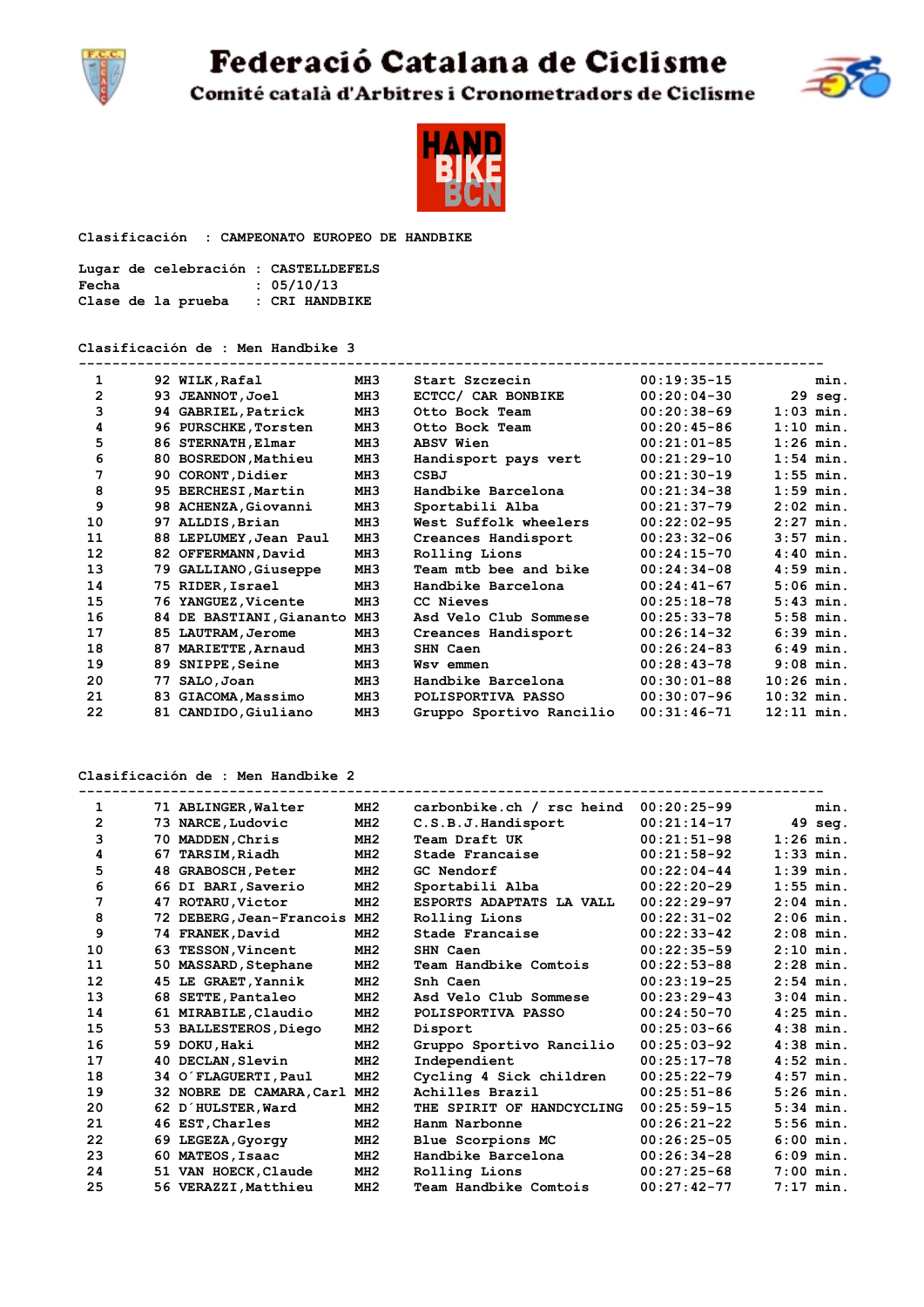

## Federació Catalana de Ciclisme



Comité català d'Arbitres i Cronometradors de Ciclisme



|                |                                             |                 | РИТ                                   |                 |              |
|----------------|---------------------------------------------|-----------------|---------------------------------------|-----------------|--------------|
| 26             | 58 NUNES, Mathieu                           | MH2             | Stade Francaise                       | $00:28:01-55$   | $7:36$ min.  |
| 27             | 38 FERNANDEZ, Xavier                        | MH <sub>2</sub> | Sprint club Andorra                   | $00:28:03-80$   | $7:38$ min.  |
| 28             | 54 MARTEL, Fabrice                          | MH <sub>2</sub> | Stade Francaise                       | $00:28:06-73$   | $7:41$ min.  |
| 29             | 36 ALAHBABI, Ayed                           | MH <sub>2</sub> | Alain Club                            | $00:28:24-50$   | $7:59$ min.  |
| 30             | 28 VAN DER HEIJDEN, Joha MH2                |                 | ESPORTS ADAPTATS LA VALL              | $00:29:20-82$   | $8:55$ min.  |
| 31             | 49 SNACKEN, Eric                            | MH2             | Rolling Lion                          | $00:29:21-93$   | $8:56$ min.  |
| 32             | 43 TORRES, Adolfo                           | MH <sub>2</sub> | Handbike Barcelona                    | $00:29:24-21$   | $8:59$ min.  |
| 33             | 39 PLANIOL, Josep                           | MH <sub>2</sub> | Handbike Barcelona                    | $00:29:44-32$   | $9:19$ min.  |
| 34             | 99 CALVO, Alex                              | MI2             | COCEMFE MAESTRAT                      | $00:30:39-02$   | $10:14$ min. |
| 35             | 55 MARGARIA, Giovanni                       | MI2             | Handbike Barcelona                    | $00:30:48-98$   | $10:23$ min. |
| 36             | 42 FIGAL, Aitor                             | MH <sub>2</sub> | ZAIATU                                | $00:30:57-32$   | $10:32$ min. |
| 37             | 35 MUNOZ, Simon                             | MI2             | Handbike Barcelona                    | $00:31:04-67$   | $10:39$ min. |
| 38             | 44 ALMAZAM, Husain                          | MI2             | Alain Club                            | $00:31:06-71$   | $10:41$ min. |
| 39             | 57 FRANCIONE, Paolo                         | MI2             | Integrabili Handbike Team 00:33:45-09 |                 | $13:20$ min. |
|                | Clasificación de : Men Handbike O           |                 |                                       |                 |              |
|                |                                             |                 |                                       |                 |              |
| 1              | 18 WEINGUT, Joel                            | MH 0            | Team Rehability                       | $00:24:57-25$   | min.         |
|                | Clasificación de : Men Handbike 1.2         |                 |                                       |                 |              |
|                | --------------------                        |                 |                                       |                 |              |
| 1              | 15 SCHATTAUER, Wolfgang                     |                 | MH1.2 ABSV Wien                       | $00:24:03-30$   | min.         |
| $\overline{2}$ | 14 HINDRICQ, Christophe MH1.2 Rolling Lions |                 |                                       | $00:24:36-60$   | 33 seg.      |
| 3              | 13 FANKHAUSER, Tobias                       | MH1.2           | RC Zentralschweiz                     | $00:25:22-09$   | $1:19$ min.  |
| 4              | 11 QUITTET, Alain                           | MH1.2           | Team Handbike Comtois                 | $00:29:41-38$   | $5:38$ min.  |
| 5              | 10 QUILES, Javier                           |                 | MH1.2 Handbike Barcelona              | $00:31:02-24$   | $6:59$ min.  |
| 6              | 9 ABRUZZO, Emanuele                         | MH1.2           | Gruppo Sportivo Rancilio              | $00:31:27-42$   | $7:24$ min.  |
| 7              | 12 HABSCH, Roger                            | MH1.2           | Rolling Lions                         | $00:32:51-40$   | $8:48$ min.  |
|                |                                             |                 |                                       |                 |              |
|                | Clasificación de : Men Handbike 1.1         |                 |                                       |                 |              |
| $\mathbf{1}$   | 6 GIOZET, Davide                            |                 | MH1.1 ASD VELO CLUB SOMMESE           | 00:31:24-39     | min.         |
|                |                                             |                 |                                       |                 |              |
|                | Clasificación de : Woman Handbike 1         |                 |                                       |                 |              |
| 1              | 17 AMADEO, Roberta                          | WH1             | Team mtb bee and bike                 | $00:31:44-66$   | min.         |
| $\overline{2}$ | 16 BORELLI, Monica                          | WH1             | Asd Velo Club Sommese                 | $00:38:51-81$   | $7:07$ min.  |
|                |                                             |                 |                                       |                 |              |
|                | Clasificación de : Woman Handbike 2         |                 |                                       |                 |              |
| 1              | 21 KALUZA, Renata                           | WH2             | GTM DSS Team/Start Bielsk 00:25:08-36 |                 | min.         |
| 2              | 20 YANUTO,Natalia                           | WH2             | <b>RUSIA TEAM</b>                     | $00:30:39-23$   | $5:31$ min.  |
|                | Clasificación de : Woman Handbike 3         |                 |                                       |                 |              |
| 1              | 26 PAN, Silke                               | WH3             | Team Sopur / SV Kirchzart 00:23:35-25 |                 | min.         |
| $\overline{2}$ | 25 ANTOSOVÁ, Katerina                       | WH3             | Cerni kone (black horses)             | 00:27:30-81     | $3:55$ min.  |
| 3              | 23 BASTERRA, Ione                           | WH3             | Fundación Saiatu C.D.                 | $00:41:43-82$   | 18:08 min.   |
|                |                                             |                 |                                       |                 |              |
|                | Clasificación de : Men Handbike 4           |                 |                                       |                 |              |
| 1              | 29 COLOMBARDI, Diego                        | MH 4            | POLIESPORTIVA PASSO                   | $00:23:37-24$   | min.         |
| $\mathbf{2}$   | 27 COSTA, Luis                              | MH 4            | Independient                          | $00:24:35-56$   | 58 seg.      |
| з              | 30 DE CORTES,Mirko                          | MH 4            | Vitersport                            | $00:25:55 - 84$ | $2:18$ min.  |
|                |                                             |                 |                                       |                 |              |